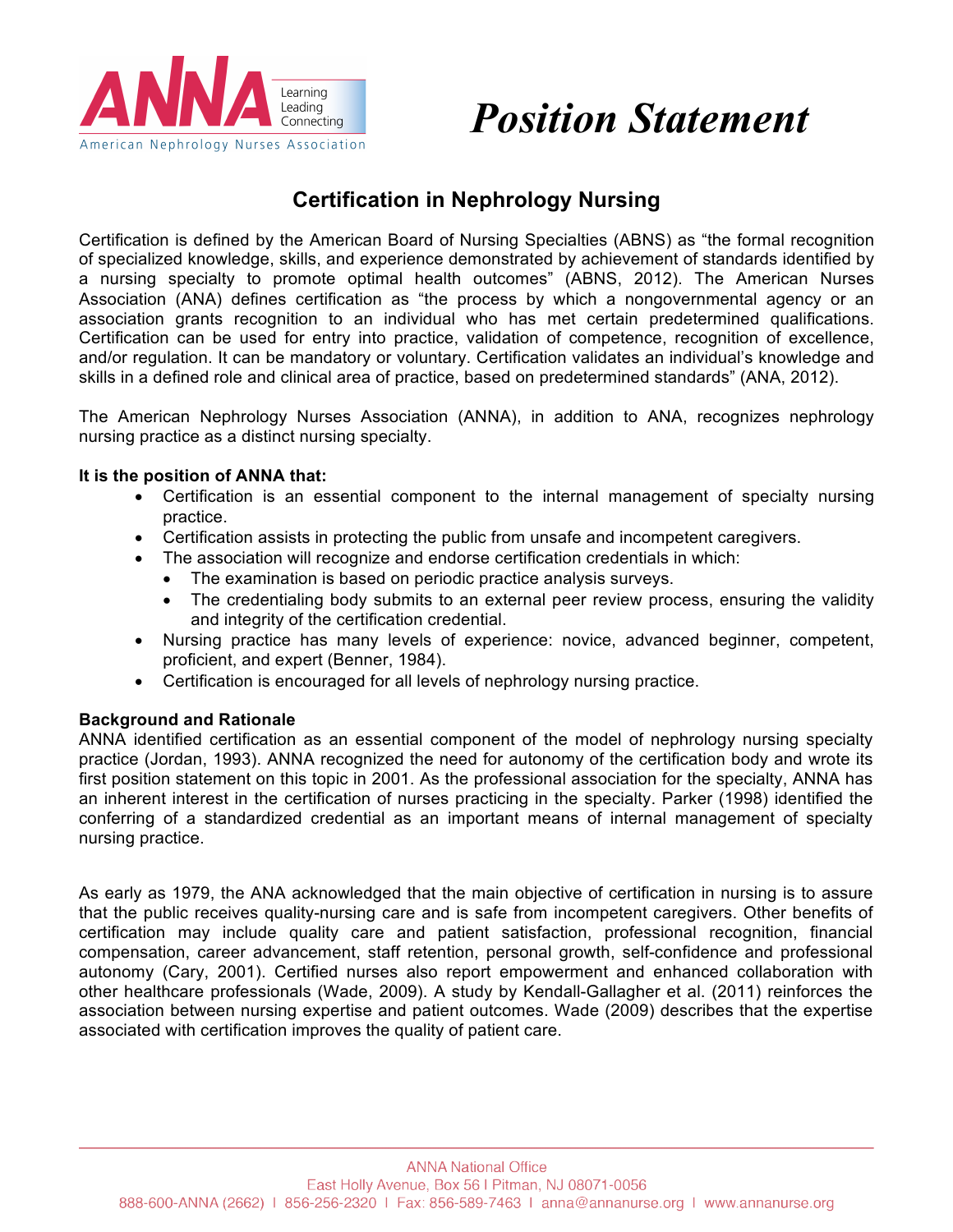Page 2 Certification in Nephrology Nursing

The need to protect the public demands the credential reflect actual practice while also allowing the public to infer the qualifications of the credentialed provider (Joel, 1989; Styles, 1989). Basing a test's blueprint on periodic assessment of current practice via practice analysis surveys provides confidence that the examination reflects up-to-date practice. Practice analysis supported examinations may test at any level of nursing practice.

The integrity, validity, and reliability of the examination and the entire credentialing process is strengthened by external peer review to set standards for test construction and validity, test administration, candidate eligibility, scoring and recertification (ABNS, 1997). The Accreditation Board for Specialty Nursing Certification (ABSNC), formerly the ABNS Accreditation Council, is the only accrediting body specifically for nursing certification. ABSNC accreditation is a peer-review mechanism that allows nursing certification organizations to obtain accreditation by demonstrating compliance with the highest quality standards available in the industry (ABSNC, 2012).

### **References**

- Accreditation Board for Specialty Nursing Certification. (2012). *American Board of Accreditation Standards.* Aurora, OH: Author.
- American Board of Nursing Specialties. (1997). *Application for approval: Standards, rationale, criteria, required documentation.* Washington, DC: Author.
- American Board of Nursing Specialties. (2012). *About us.* Aurora, OH: Author. Retrieved from www.nursingcertification.org
- American Nephrology Nurses Association. (2001) *A of the Nephrology Nursing Certification Commission* (position statement)*.* Pitman, NJ: Author.
- American Nurses Association. (1979). *The study of credentialing in nursing: A new approach*. Kansas City, MO: Author.
- American Nurses Association. (2012). *Certification general testing and renewal handbook.* Silver Spring, MD: Author. Retrieved from http://www.nursecredentialing.org/CertificationHandbook.aspx.
- Benner, P. (1984). *From novice to expert: Excellence and power in clinical nursing.* Menlo Park, CA: Addison Wesley.
- Cary, A.H. (2001). Certified registered nurses: Results of the study of the certified workforce. *American Journal of Nursing, 101*(1), 44-51.
- Joel, L. (1989). In search of a rational future for certification. *American Nurse, 21*(10).
- Jordan, P.J. (1993). *Nephrology nursing: A guide to professional development.* Pitman, NJ: American Nephrology Nurses Association.
- Kendall-Gallagher, D., Aiken, L. H., Sloane, D. M., & Cimotti, J. P. (2011). Nurse specialty certification, inpatient mortality, and failure to rescue. *Journal of Nursing Scholarship, 43,* 188-194.
- Parker, J. (1998) Nephrology nursing as a specialty. In J. Parker (Ed.), *Contemporary nephrology nursing*. Pitman, NJ: American Nephrology Nurses Association.